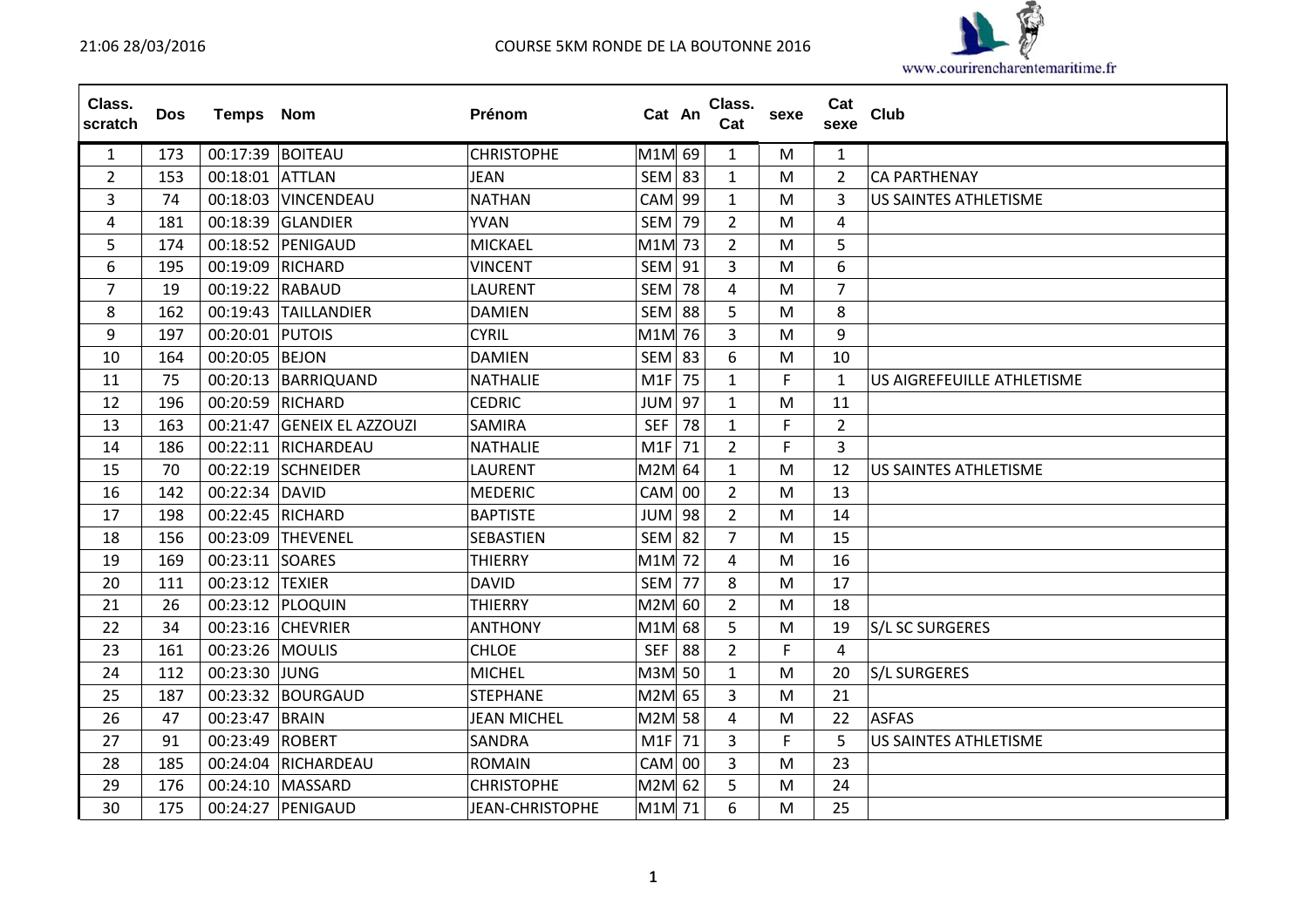| 31 | 177 |                 | 00:24:51   MASSARD  | <b>DAVID</b>       | <b>SEM 87</b> |    | 9              | M  | 26             |                     |
|----|-----|-----------------|---------------------|--------------------|---------------|----|----------------|----|----------------|---------------------|
| 32 | 136 | 00:25:01        | <b>DECOOL</b>       | <b>PHILIPPE</b>    | M2M 61        |    | 6              | M  | 27             | <b>S/L SURGERES</b> |
| 33 | 172 | 00:25:03        | <b>CARREIRA</b>     | <b>JOSE</b>        | M2M 60        |    | $\overline{7}$ | М  | 28             |                     |
| 34 | 159 | 00:25:05        | <b>BREUIL</b>       | <b>FABIEN</b>      | M1M 76        |    | $\overline{7}$ | M  | 29             |                     |
| 35 | 124 | 00:25:11        | <b>DECOOL</b>       | VERONIQUE          | $M2F$ 63      |    | $\mathbf{1}$   | F  | 6              | <b>S/L SURGERES</b> |
| 36 | 182 | 00:25:13        | GINDRAUD            | YOHANN             | SEM           | 77 | 10             | M  | 30             |                     |
| 37 | 183 | 00:25:21        | GINDRAUD            | <b>AURELIE</b>     | <b>SEF</b>    | 77 | 3              | F. | $\overline{7}$ |                     |
| 38 | 103 | 00:25:33        | <b>TESSIER</b>      | <b>OLIVIER</b>     | <b>SEM 81</b> |    | 11             | M  | 31             |                     |
| 39 | 144 | 00:25:34        | <b>GAUDIN</b>       | <b>SYLVIE</b>      | M1F           | 70 | 4              | F  | 8              |                     |
| 40 | 25  | 00:25:42 RABAUD |                     | VALERIE            | <b>SEF</b>    | 78 | 4              | F. | 9              |                     |
| 41 | 39  | 00:25:53 BERGER |                     | <b>JEAN-MICHEL</b> | M3M 55        |    | $\overline{2}$ | M  | 32             |                     |
| 42 | 36  | 00:25:56        | BERGER              | <b>PAULINE</b>     | <b>SEF</b>    | 81 | 5              | F  | 10             |                     |
| 43 | 192 |                 | 00:26:22 ZEDIALLAL  | <b>SLIMANE</b>     | <b>SEM 80</b> |    | 12             | M  | 33             |                     |
| 44 | 146 | 00:26:30        | <b>COUDIN</b>       | <b>AMELIE</b>      | <b>CAF</b>    | 99 | 1              | F  | 11             | <b>ACA</b>          |
| 45 | 194 | 00:26:30 ARNAUD |                     | <b>MORGANE</b>     | <b>SEF</b>    | 91 | 6              | F  | 12             |                     |
| 46 | 167 | 00:27:06        | <b>NORRIS</b>       | <b>NICKY</b>       | M1F           | 75 | 5              | F  | 13             |                     |
| 47 | 149 |                 | 00:27:33 ARNAUDEIX  | <b>ISABELLE</b>    | <b>SEF</b>    | 86 | $\overline{7}$ | F  | 14             |                     |
| 48 | 100 | 00:27:46 SIRAUD |                     | SEBASTIEN          | SEM           | 78 | 13             | M  | 34             |                     |
| 49 | 179 | 00:27:58        | FOUGA               | <b>VERONIQUE</b>   | M1F           | 72 | 6              | F  | 15             |                     |
| 50 | 158 | 00:28:11        | <b>BUR</b>          | <b>PATRICE</b>     | M1M 74        |    | 8              | M  | 35             |                     |
| 51 | 42  | 00:28:24        | <b>THIONNET</b>     | <b>PAULINE</b>     | <b>SEF</b>    | 86 | 8              | F  | 16             |                     |
| 52 | 45  | 00:28:24        | DEAU                | SANDRINE           | <b>SEF</b>    | 84 | 9              | F. | 17             |                     |
| 53 | 145 | 00:28:41 SIRAUD |                     | <b>FRANCOIS</b>    | M2M 58        |    | 8              | M  | 36             |                     |
| 54 | 199 | 00:28:43        | <b>RICHARD</b>      | <b>XAVIER</b>      | <b>SEM 85</b> |    | 14             | M  | 37             |                     |
| 55 | 3   | 00:28:45        | MOIZAND             | <b>EMMANUELLE</b>  | <b>SEF</b>    | 85 | 10             | F. | 18             |                     |
| 56 | 150 | 00:28:47        | POMMERAUD           | <b>VIRGINIE</b>    | <b>SEF</b>    | 79 | 11             | F. | 19             |                     |
| 57 | 57  | 00:28:48        | <b>CHAUVET</b>      | LAURE              | M1F           | 74 | $\overline{7}$ | F  | 20             | S/L SC SURGERES     |
| 58 | 151 | 00:28:52        | SIMON               | <b>GWENAELE</b>    | <b>SEF</b>    | 82 | 12             | F  | 21             |                     |
| 59 | 190 | 00:29:10        | <b>DE GALL</b>      | <b>MANON</b>       | <b>ESF</b>    | 96 | $\mathbf{1}$   | F  | 22             |                     |
| 60 | 200 | 00:29:57        | <b>DEFINS</b>       | <b>AURELIE</b>     | <b>SEF</b>    | 82 | 13             | F. | 23             |                     |
| 61 | 33  | 00:29:59        | MONTIFRET-CHEVRIER  | <b>JOELLE</b>      | $M1F$ 67      |    | 8              | F. | 24             | S/L SC SURGERES     |
| 62 | 168 | 00:30:06        | <b>CHARLES</b>      | <b>JEAN MICHEL</b> | M3M 51        |    | 3              | M  | 38             |                     |
| 63 | 67  |                 | 00:30:26   MERZOUKI | <b>KATARZINA</b>   | $SEF$ 82      |    | 14             | F. | 25             |                     |